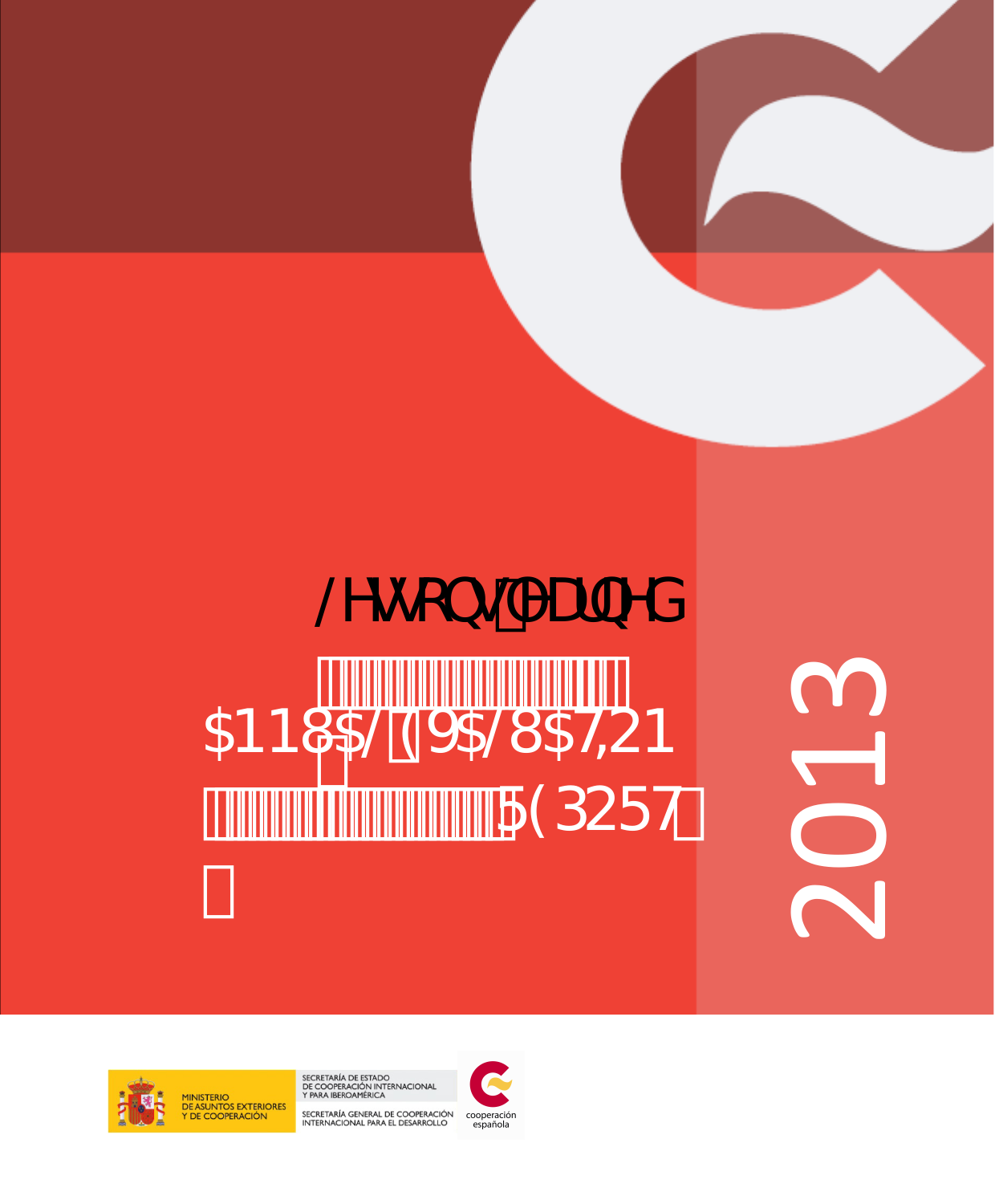

Edition: Junio 2014 © Spanish MInistry of Foreign Affairs and Cooperation Secretary of State for Internactional Cooperation and for Ibero-America General Secretary of International Cooperation for Development

NIPO: 502-14-0( $(-8)$ 

This publication may be reproduced in whole or in part by any means or procedure whether already existing or developed in the future, including reprography and IT processing provided the source and Copyright owners are duly cited.

To any other communication about this publication, please contact:

Evaluation and Knowledge Management Division General Secretary of International Cooperation for Development Spanish Ministry of Foreign Affairs and Cooperation Serrano Galvache, 26, torres Ágora, Torre Norte. 28071 Madrid Tel.: +34 91 394 8808 evaluacion-sgcid@maec.es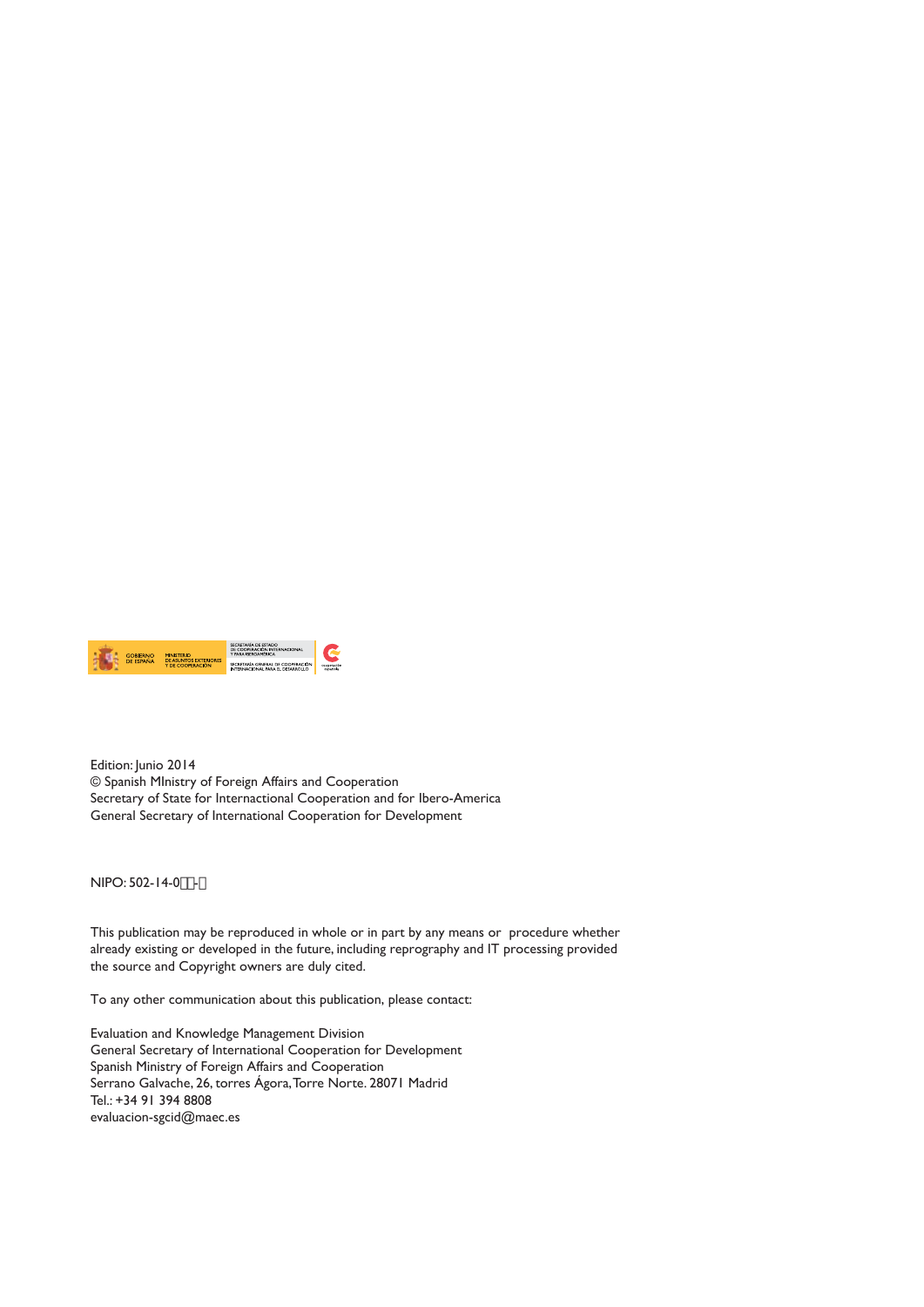

# **CONTENTS**

### **I. LESSONS LEARNED**

- 1. Content and coverage of the exercise
- 2. Main lessons learned
- 3. Synthesis of conclusions of the evaluations analysed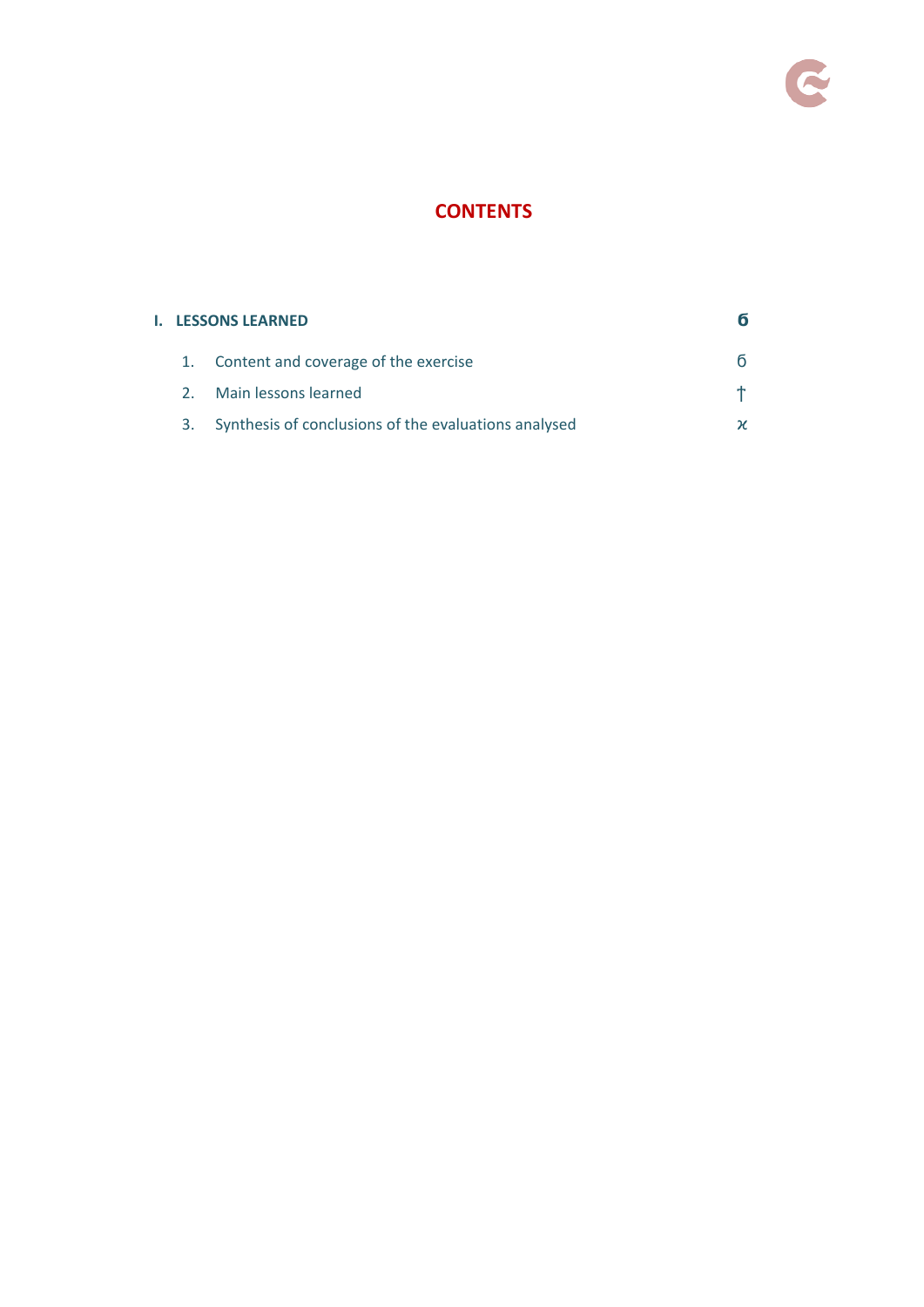# **1. CONTENT AND COVERAGE OF THE EXERCISE**

*Lessons learned have been taken from six evaluations and four MOPAN assessments performed in 2013*

Learning in the Spanish Cooperation system can be promoted through the processing of information collected during the evaluation process. Learning starts in each individual evaluative process as the evaluation is performed, with the participation of those units directly linked with the intervention targetted for analysis, such that an exchange of information and knowledge is already initiated at this stage. However, a distinct time must be also set for reflection that can feed the system as a whole, providing the knowledge collected in evaluation reports in a manner appropriate to promote learning and better decision making, while also contributing to accountability.

Furthermore, strategic learning within the bosom of complex organisations implies moving beyond the outcomes of individual analysis and reflection exercises, including evaluations, and moving on toward a more global and aggregated overview of the processes. This broader review can lead to the extraction of a small group of key lessons to be applied at various levels within the organisation, contributing to the generation of broader change in institutional dynamics and practices. In the specific context of the 2013 Annual Evaluation Report, this exercise implies an examination of the full range of evaluations performed during the year to extract substantive elements. These can then be used to feed informed strategic decision-making at institution level in combination with other parallel processes.

All of the evaluations examined here consider periods in the recent past and it is therefore possible that some of the conclusions will need reinterpretation in the light of current contexts.

This section offers a synthesis of the main conclusions of the centralised evaluations reports and some specifically significant operational evaluations completed in 2013, as well as some interesting lessons learned for the Spanish Cooperation system as a whole. For ease of reading, the main ideas have been colour coded:

**constitute a challenge for the system**

**Aspects that have seen advances but require improvement**

**Positive aspects on which to build** other possible efforts **and the continue to possible possible continue continues continues continues continues continues continues continues continues continues continues continues con** 

The content of this section is organised in three sections based on the characteristics of the various objects evaluated.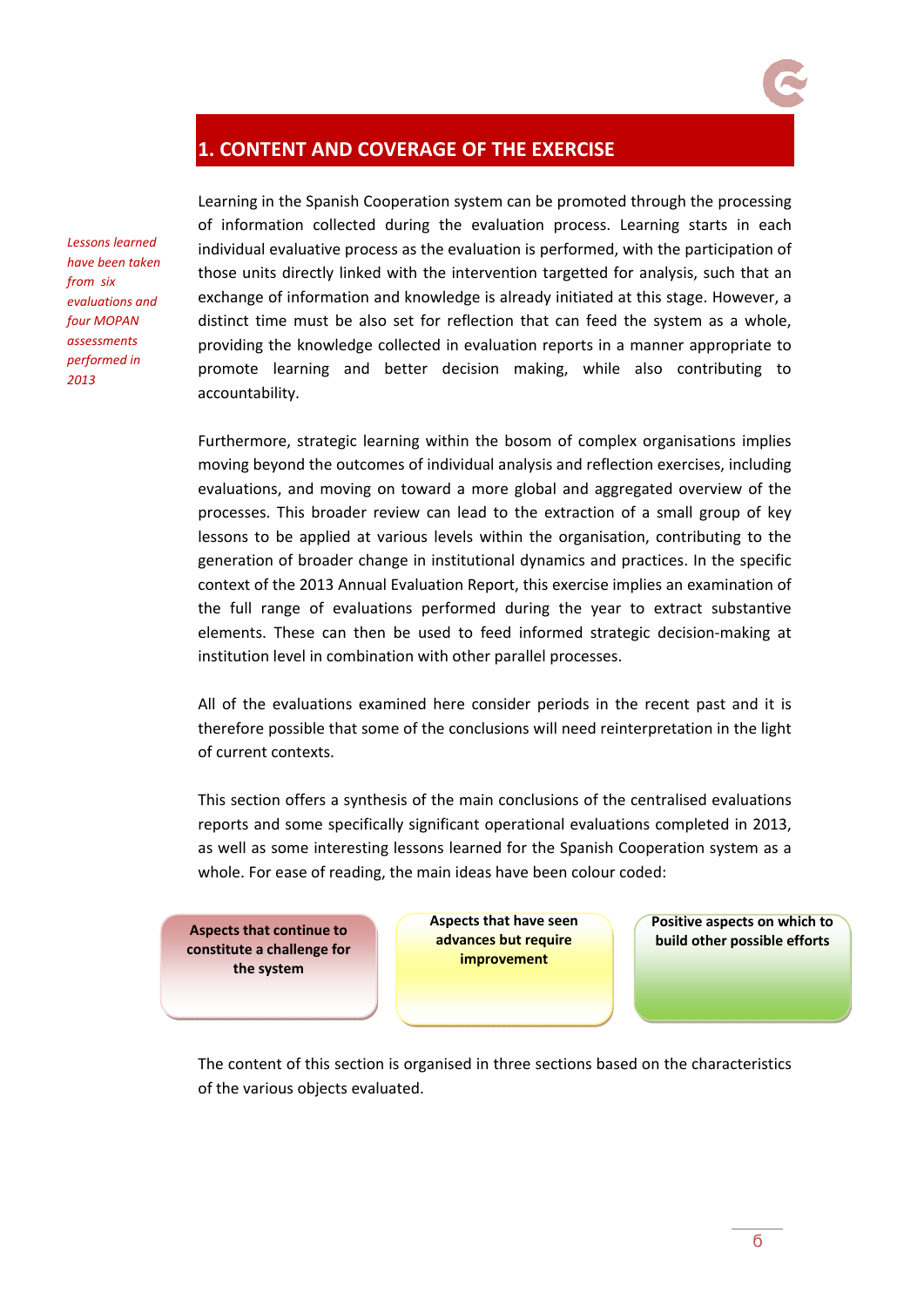## **9j Ui UncbgcZFY[]cbU UbXAi `h]'UnYfU Cf[Ub]dJh]cbg**

Evaluations of regional organisations in Latin America and the Caribbean where Spanish Cooperation has been supporting specific funds or programmes $^1$ :

Joint evaluation of the Spain Fund for the OAS (2006‐2011)

- Evaluation of the AECID‐ECLAC Technical Cooperation Programmes (2007‐ 2009)
- Evaluation of the Spain Fund‐PAHO Essential Drugs Component (2009‐2011)
- Mid-term Evaluation of the Spain Fund-SICA Management Model (2010-2013)

Performance Evaluation Reviews from the MOPAN network on multilateral organisations:

- Examination of the Asian Development Bank (ADB)
- Examination of the International Fund for Agricultural Development (IFAD)
- Examination of the World Food Programme (WFP)
- Examination of the World Health Organisation (WHO)

## **Evaluation of Spanish Cooperation for Development in the Multilateral Setting (2009-2011)**

This evaluation concentrated on identifying and evaluating the fundamental strategic processes that have shaped work in the multilateral setting in 2009 to 2011 from the internal perspective of Spanish Cooperation. This document offered significant content that complemented evaluations of the funds and programmes cited above. Although the evaluation report was published in 2014, it was approved in 2013, and has thus been considered appropriate for inclusion in this document.

#### **Evaluation of the Management of AECID Programmatic Aid (2005-2010)**

This evaluation was initiated in 2011 and largely concentrated on programme aid management processes and mechanisms. It has been included in this analysis as the issue is relevant for Spanish Cooperation in general, even though it evaluates only AECID management and the evaluation ended in the previous year. No annual evaluation reports have yet been completed in 2012, and this one was published in March 2013.

*These evaluations mainly concentrate on multilateral cooperation and the management of AECID programmatic aid has been also considered.*

<sup>&</sup>lt;sup>1</sup>The evaluation of the AECID-ECLAC Technical Cooperation Programmes of (2007-2009) and the midterm evaluation of the Spain Fund-SICA (2010-2013) management model were completed at the close of operations. However, they have been included in this analysis as they provide information that is complementary to the data from the centralised evaluations.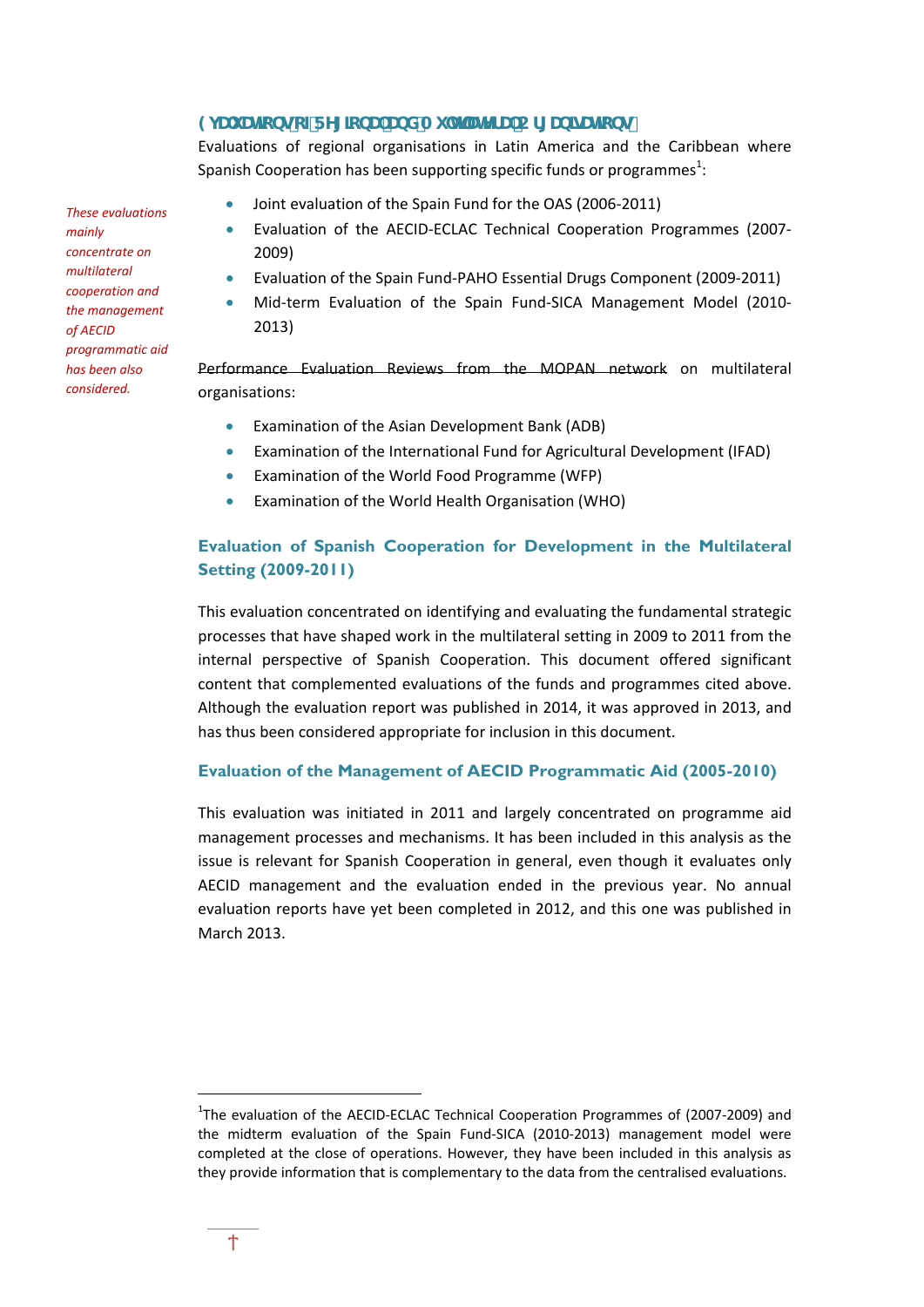## **2. MAIN LESSONS LEARNED**

Multilateral cooperation as a whole and the various funds in international organisations must be guided by a **clear strategic vision** to establish priorities, define objectives, guide action and resource distribution, guarantee coherence and links with bilateral cooperation, and consolidate the profile of Spain as a donor country.

All initiatives on planning and improvements in management must include **a concrete and realistic definition of the expected outcomes and how to achieve these**, clearly outlining processes to promote change and the underlying chain of logic on which the interventions are based.

As well as improving planning, the model adopted for management for development outcomes must be accompanied by **rigorous but simple monitoring and evaluation systems** that clearly show the progress and contribution to outcomes.

**Accountability on outcomes** needs a solid management system capable of providing detailed monitoring information on interventions from the outset until completion, not restricted to financial execution alone.

All of the above measures must be built upon an **adequate and well‐defined institutional structure, duly coordinated and provided with the capacities required,** both at headquarters and in the field.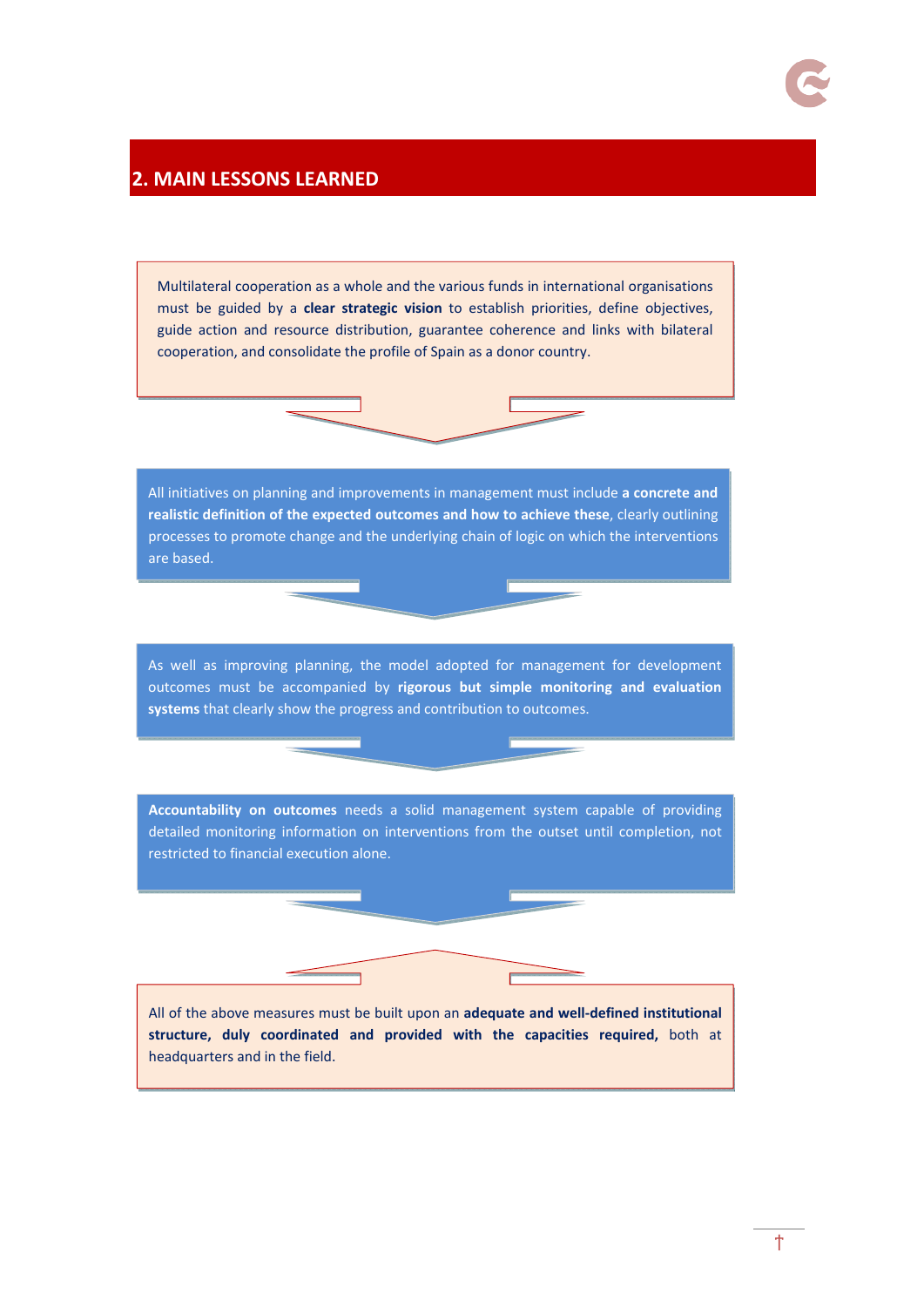# **3. SYNTHESIS OF CONCLUSIONS ON THE EVALUATIONS ANALYSED**

#### **3.1. EVALUATIONS OF MULTILATERAL AND REGIONAL ORGANISATIONS AND FUNDS**

*Evaluations of funds supported by Spanish Cooperation within the regional organisations of Latin America and the Caribbean have clearly shown how the initial assumption of commitments and political alliances has evolved toward a more concrete and institutionalised relationship between Spain and these organisations, although with unequal outcomes.*

There are obvious differences between individual organisations, but some degree of historical baggage can be seen in past collaboration between Spanish Cooperation and regional organisations. A group of funds have been generated in the past few years to consolidate previous relationships from a more strategic perspective, but the outcomes of this approach have been unequal. The Spain Fund‐SICA evaluation shows second phase funding (2010‐2013) as positive, responding well to the challenges posed and contributing to consolidation of the Central America-Spain association model. Meanwhile, the Spain Fund‐OAS evaluation clearly shows the impact of the 'empty structure' of the Fund in the early days. The status of the fund is now more clearly defined on the basis of the initiatives and projects financed although there is no definite strategic framework in place yet to guide its activities.

Some of the evaluations demonstrate internal coherence between institutional mandates and programme actions, and the AECID‐ECLAC Technical Cooperation Programmes and Spain Fund‐ SICA cooperation schemes provide good examples of this. However, the PAHO Essential Drug Fund has some limitations, and the evaluation clearly reveals that while planning for this component obeys the regional programming perspective, it does not respond to planning needs at sub‐regional or country levels.

The breadth of priorities and purposes for the regional funds and programmes also limits opportunities for identifying outcomes and indicators and for assessing the project selection process. In the Spain Fund‐OAS initiative in particular, the competitive logic and concentration on 'last minute' projects has had negative repercussions on quality that could be related directly to the breadth of range in lines of action.

Some limitations have been found in coordination between the various types of interventions, as is the case between the PAHO Fund essential drugs component and other drug-related activities supported by AECID.

The Spain Fund‐SICA report states that this partnership has helped the institutions supported to promote harmonisation between donors and some advances have been made in coordination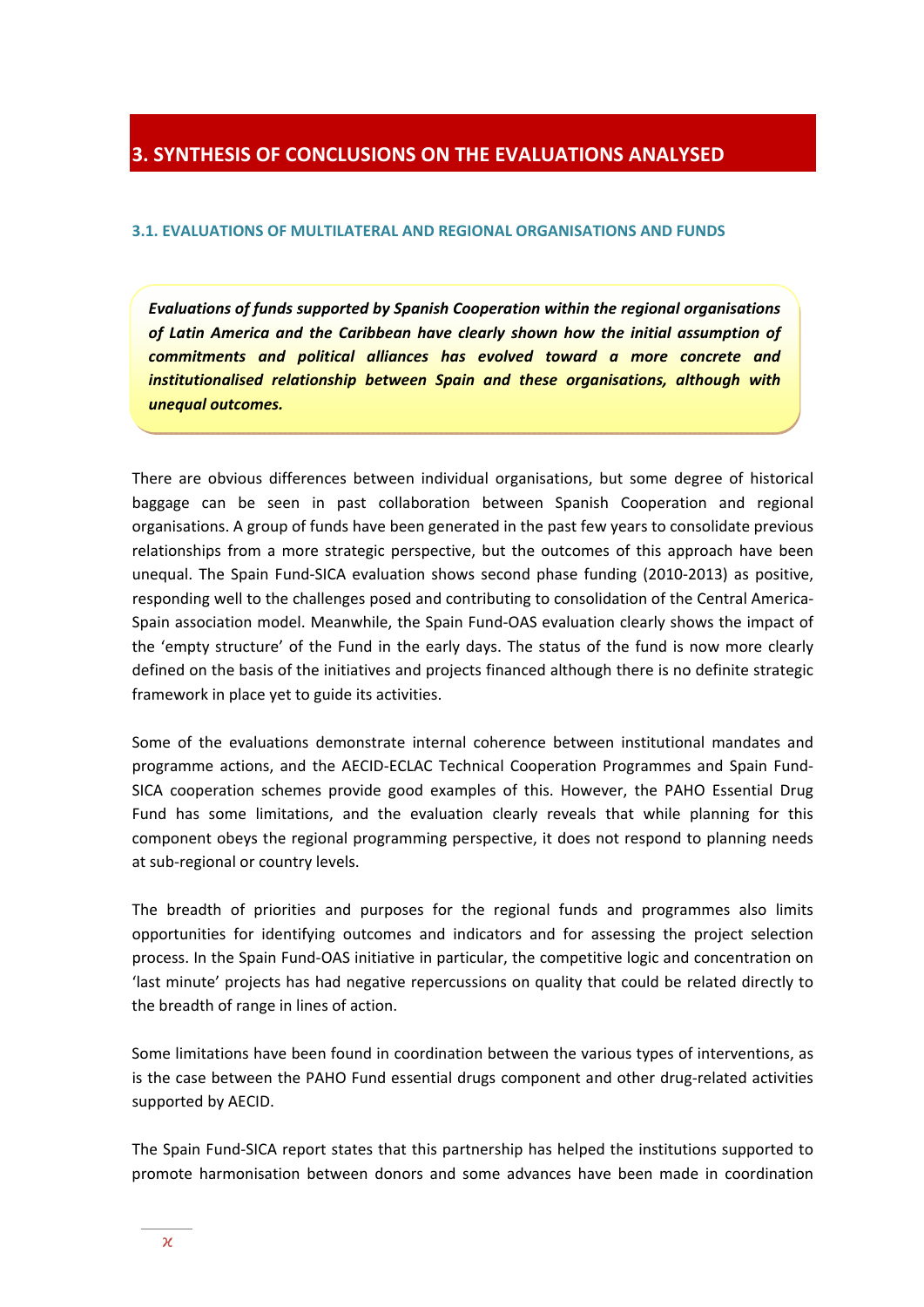

with other actors. Conversely, the Spain Fund-OAS evaluation stresses the absence of harmonisation between donors, with information exchange largely dependent upon goodwill and lacking any formality or structure.

*The evaluations reviewed clearly show improvement in the management processes of multilateral organisations and supported funds.*

Progress and improvement can be seen in the management systems of several of the organisations evaluated. The WFP has implemented improvements in both budget assignation and human resource management. IDAF has started to decentralise the decision‐making processes and improve human resource management. WHO has started to establish norms and to manage meetings and regulations better, while PAHO has improved on the management of planned activities and budgeting. ECLAC technical cooperation programmes show good budget implementation and efficient financial monitoring mechanisms. However, some scenarios still show limitations in financial foresight that could hamper the quality of management and interventions. While foresight has improved in the WFP, it continues to be poor in the Spain Fund‐ OAS.

*This review has revealed plenty of room for improvement in the coordination of regional funds and programmes financed by Spanish Cooperation, above all in technical levels linked to management.*

Coordination was clearly visible at the highest levels of the funds in several instances, but this tended to be expressed in terms of global policy coherence that did not lead to any significant functions or competences in the strategic management of processes, implementation, monitoring and evaluation, resulting in limitations on potential. For example, the Spain Fund‐SICA evaluation identifies a high level of interaction between actors in the two parties, while the Monitoring Commission has provided an institutional space for policy and strategy coordination.

There are also major problems with coordination at operational levels. For instance, the Spain Fund‐SICA evaluation clearly states that the entity responsible for coordination between the actors involved in Fund actions has failed to perform this role and that it did not have the necessary technical and administrative capacities. These functions have fallen onto other organisations and the coordination processes have been affected as a result. The PAHO essential drug component evaluation also identified coordination between PAHO and AECID at the sub‐ regional and country level as a point for improvement. Lastly, the ECLAC technical cooperation evaluation found that good coordination between AECID and ECLAC has facilitated programme management, but on the whole, instances of interprogramme cooperation with other actors are found to be weak or non‐existent.

The Spain Fund‐OAS evaluation states that the relevance of the manager role is directly related to how well their profile fits the context and the amount of support they receive. The report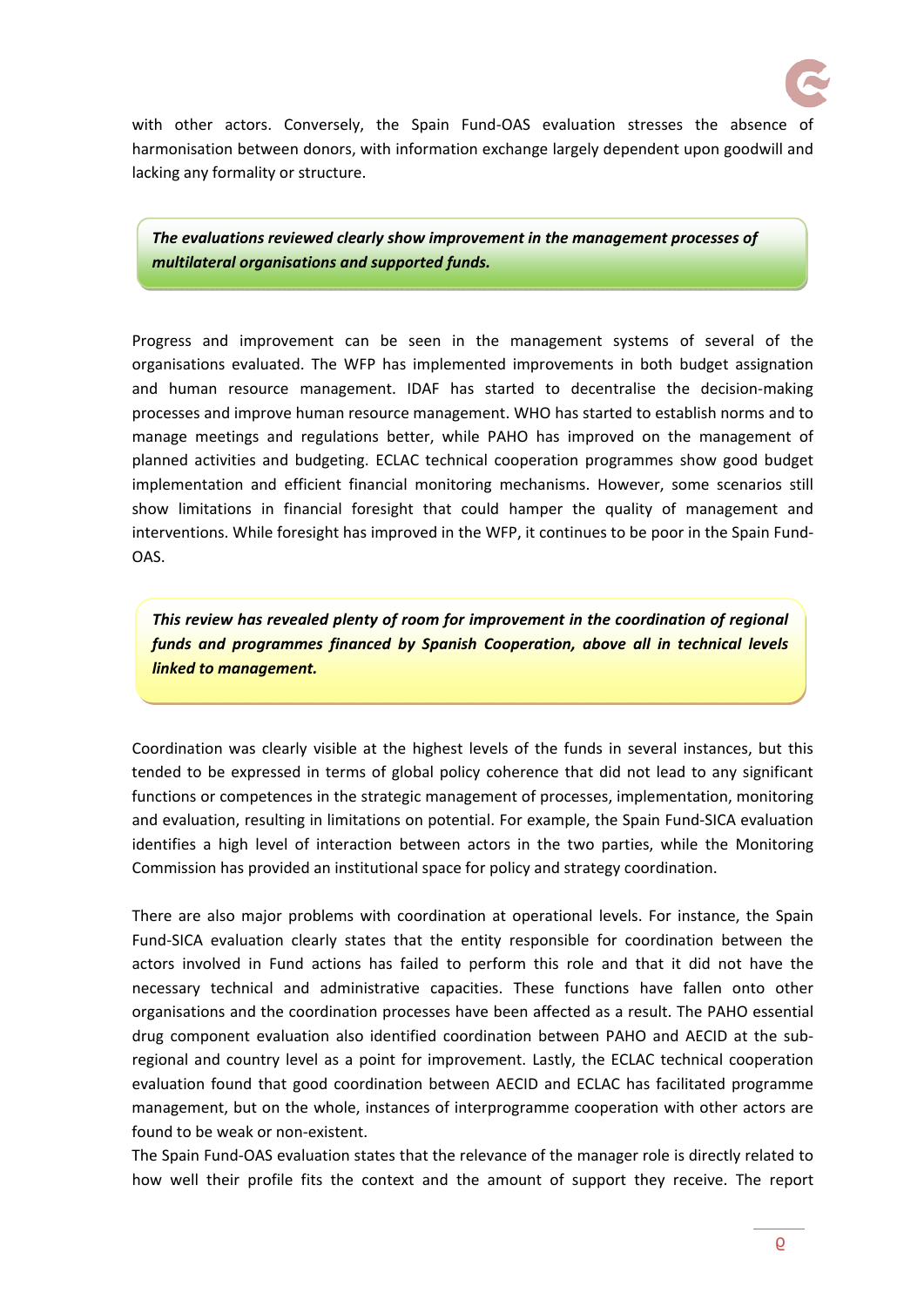therefore recommends that the position, status and location of the role form part of negotiations prior to the creation of new funds, and also when recruiting a replacement manager.

*Weakness in the underlying logic of the interventions forms a fundamental limitation that is aggravated, in some cases, by difficulties in incorporating management for development outcomes. This affects the remainder of the management process and impacts upon the monitoring processes, information on outcomes, evaluation and accountability.*

The design and specification of the underlying logic chain of the interventions is unequal, and there is generally room for improvement in all of the evaluations reviewed. We found some cases in which the establishment of objectives appears adequate and flexible (ECLAC) and where this is well evaluated, but the logical framework to guide action is either weak (WFP, WHO), not shared by all the actors (Spain Fund‐SICA) or non‐existent (Spain Fund‐OAS). It is also worth looking at the processes of change or evolution within the organisations. For example, in the WFP, the transition from food aid toward a broader approach to the food aid system has not yet been captured in the mission statement and has not been adequately transmitted to interested parties either. Positive progress has occurred in ECLAC, where the report clearly identifies an improvement in a logical framework that was initially weak but that has seen advances made in each new phase of the programme.

The difficulties encountered in establishing logical frameworks that contribute to outcomes are far more evident when these are applied in monitoring systems. Such systems are expected to produce information on possible advances toward development outcomes, but several of the organisations evaluated (WFP, IDAF, WHO, ADB, SICA) show a preference for outcome‐oriented management that fundamentally remains at the political and strategic level.

At the technical level, difficulties are found in both multilateral development organisations and Spanish‐backed funds within the regional organisations, fundamentally in terms of the limited evaluability of actions and available data. Actions cannot be adequately evaluated if the intervention logic and results chains are not defined appropriately at the planning phase and if robust indicators are not available.

In some cases, the quality of planning has been improved, but the outcome chains are not well enough defined and robust indicators are not available for the expected outcomes. To be rigorous these need to allow measurement while providing benchmarks and targets as evidence of progress toward the same. There are also limitations in obtaining field data due to staff shortages, the lack of technical capacity within the organisations and their partner countries, or to insufficiently well-defined operational planning at country level. Results-oriented budgeting also operates on the assumption of there being a shared challenge between the multilateral development organisations.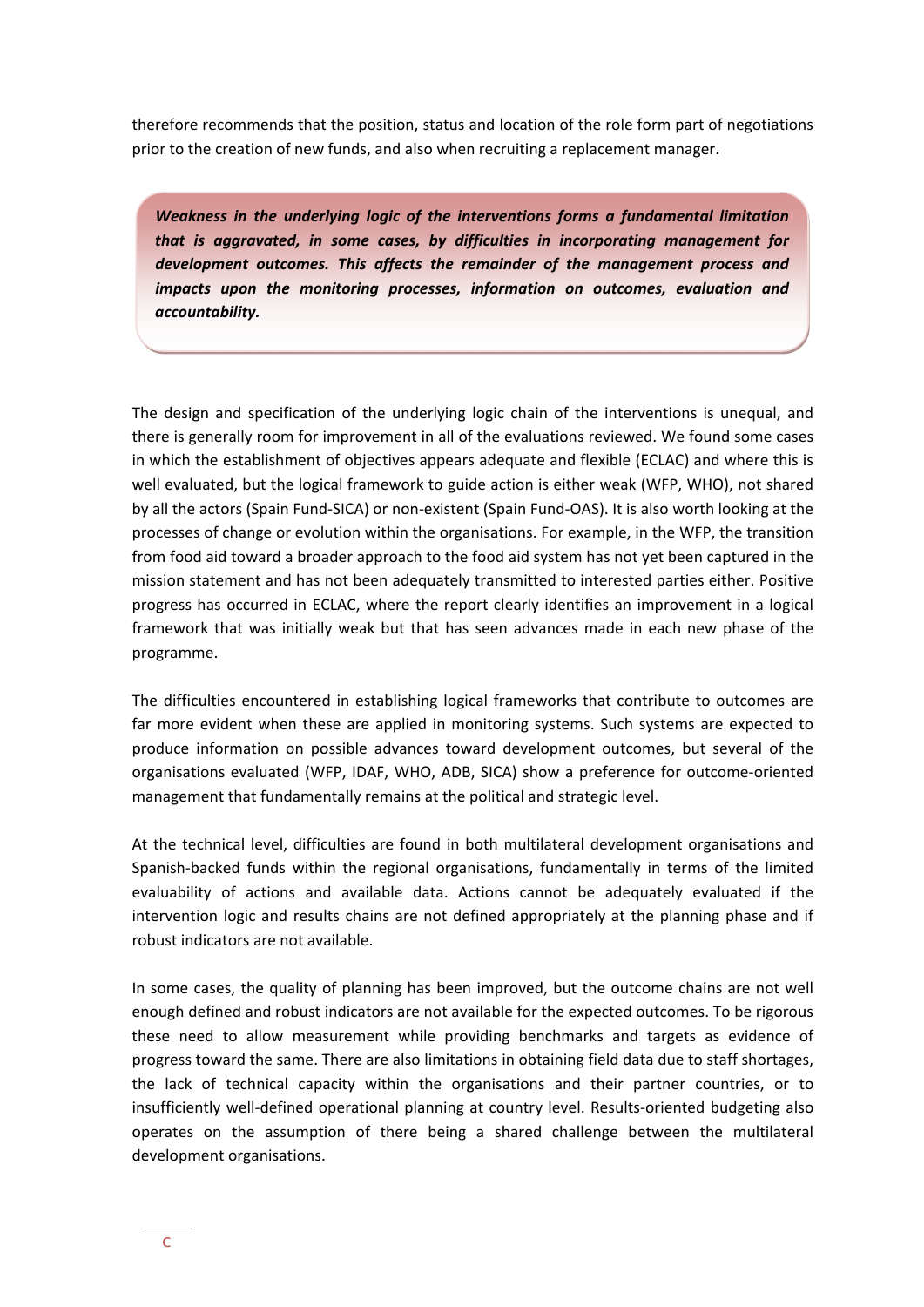

Evaluation has improved in some of the organisations studied, although the situation is far from homogeneous. In some cases (IDAF, WFP) the evaluation function, the work performed by the responsible office and the independence shown are recognised and a high value is attributed to them. In other cases, as with the WHO, significant progress is seen but this is still hampered by limitations in terms of coverage and the quality of the evaluations completed by the entity. The example of the Spain Fund‐OAS shows how Spanish Cooperation has contributed to reinforcing the role of the organisations responsible for planning and evaluation.

*Evaluations of regional funds and programmes have clearly shown a need to continue advancing toward greater sustainability in the interventions supported.*

Data from the SICA and ECLAC reports indicate limited sustainability linked, above all, to two factors. In the AECID-ECLAC programmes, sustainability has been facilitated by political support from national authorities and the leveraging of resources to ensure continuity. Technical assistance initiatives have been a main contributing element in deepening impact and increasing the sustainability of actions. In the same vein, the Spain Fund‐SICA evaluation stresses the value placed upon capacity generation for process sustainability and the continuity of the dynamics generated. The Spain Fund‐OAS report clearly shows greater limitations in this sense, with very low sustainability despite the value attributed to the actions.

## **3.2. EVALUATION OF SPANISH COOPERATION FOR DEVELOPMENT IN THE MULTILATERAL SETTING (2009‐2011)**

*Although Spanish Cooperation has gradually increased in commitment to the multilateral modality, the underlying strategy does not yet clearly determine the profile Spain wishes to assume as a donor, the objective sought and the conditions needed to achieve these.*

Almost all of the actors interviewed during the evaluation process have agreed that multilateral cooporation is a relevant part of Spanish cooperation for development that must be maintained and reinforced. It must therefore have its own objectives, clearly linked to added value and Spain's participation in governance of the multilateral system.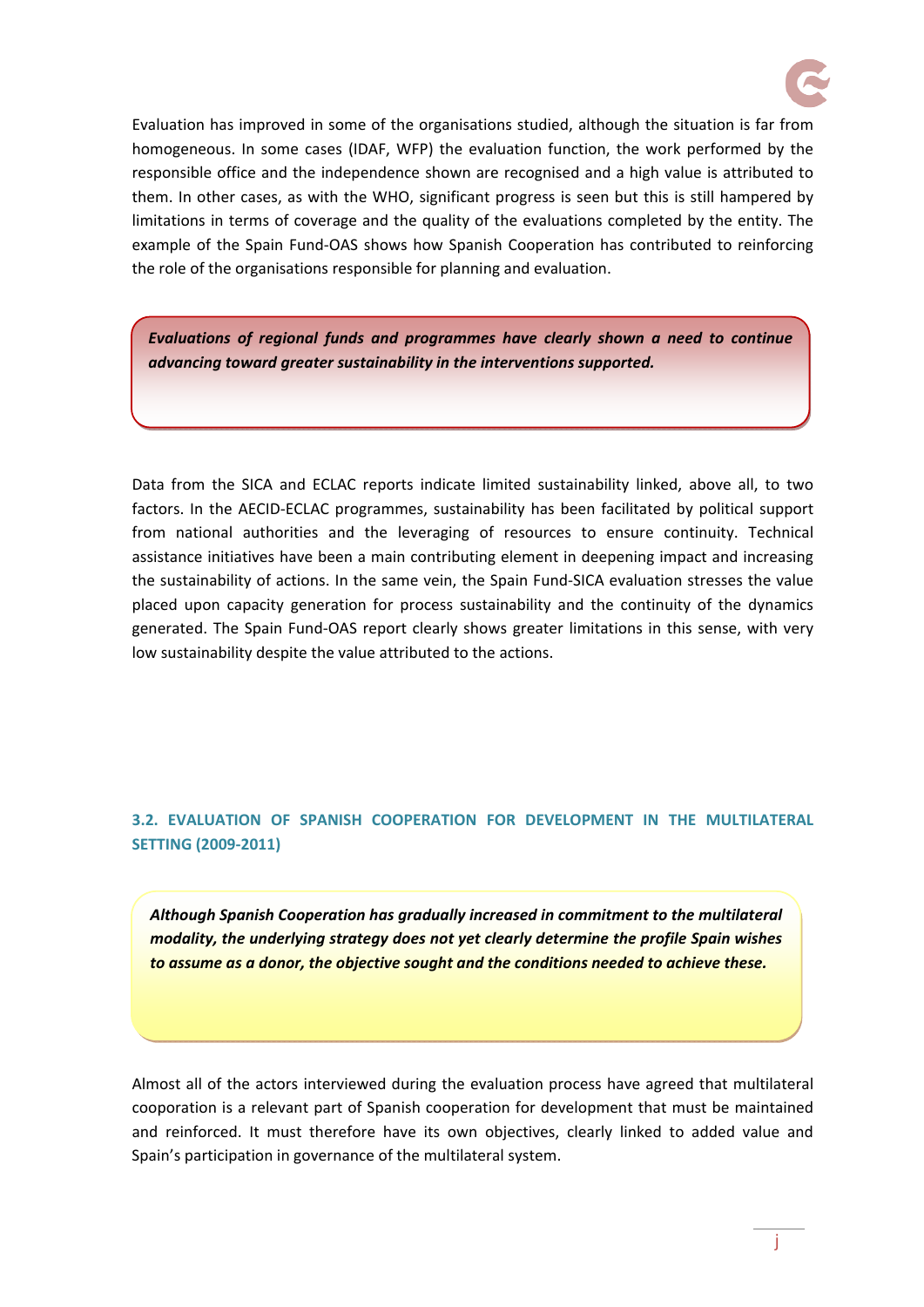The evaluation has clearly shown that while Spain's role as a donor is relevant in many ways, there is no strategic outline to clearly define the profile of Spain as a donor and to underpin decision‐making. The relationship with institutional architecture and competence distribution is not established either, nor are criteria in place to guide the prioritisation and concentration processes. Aspects such as the distribution between various funding modalities (regular or irregular) and promoting the access of Spanish staff to multilateral development organisations are not covered.

*Despite improvements in strategic planning, limitations can still be seen in the framework for the management of multilateral cooperation for development in terms of: the structure (institutional anchorage, distribution of functions and human resources), processes and mechanisms to achieve implementation, coordination, monitoring and evaluation.*

The many efforts made to improve planning, monitoring and evaluation of cooperation for development in the multilateral setting have not been duly sustained within an adequate, stable and strong organic and functional structure adapted to the requirements and complexities of the multilateral modality.

These strategic partnership frameworks are the outcome of concerted effort in design and conceptualisation. They aim to achieve greater harmonisation with entity planning and to contribute to the development of a more consolidated multilateral profile in Spain. However, they have not managed to guarantee the inclusion of foresight in planning or the monitoring of outcome frameworks. The other documents foreseen for the planning process (annual international cooperation plan, multi‐annual budget programming) have not sufficiently fulfilled the planning function and they have not been used for the monitoring of multilateral action.

The complimentary relationship between bilateral and multilateral aid in the field has been one of the main concerns of Spanish Cooperation throughout the period analysed, but this does not appear to have been achieved yet and there is no evidence that the country partnership frameworks (CPF) will be able to shape this.

*Spain's profile as an international donor has been reinforced as a result of the Spanish Cooperation commitment to initiatives that improve the multilateral development system. However, the outcomes of these initiatives have been limited and unequal, they have not been sufficiently capitalised upon, nor have they fed into actions on accountability as there is no underlying strategy on which to hang these.*

The multilateral development organisations generally value the participation of Spain in their management and governance decision‐making processes in a reasonably positive manner. The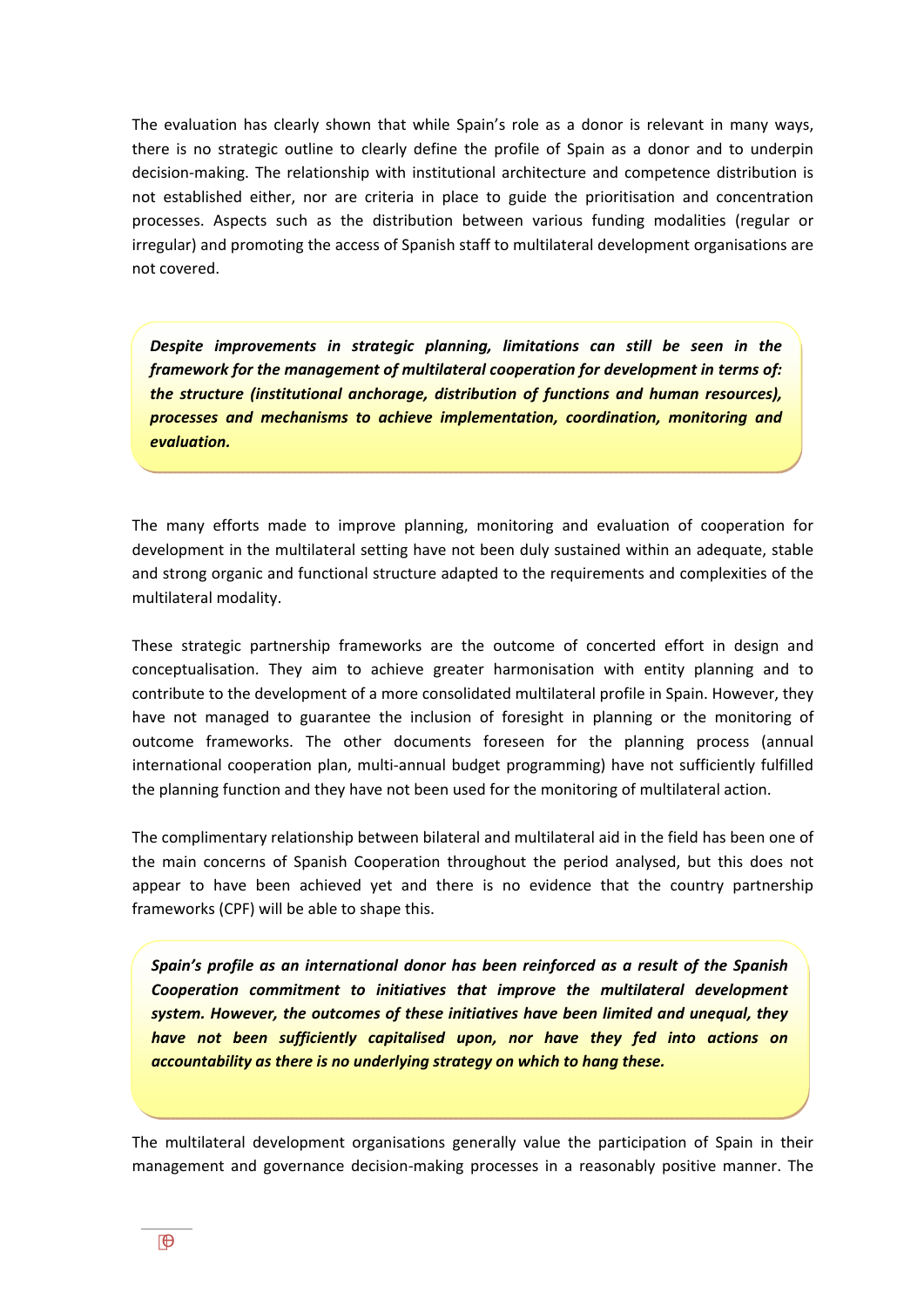

active role of Spanish Cooperation is valued in many settings, specifically in its role in the initiation of the MDG‐F and involvement in the creation of UN Women.

However, there is still plenty of room for improvement in initiatives supported by Spanish Cooperation in the multilateral setting for system reform within in the United Nations. These include the Delivering as One initiative, the MDG‐F and UN Women. Currently, the main weaknesses lie in the poor integration of lessons learned, persisting problems of verticality and unilaterality in joint programming, poor foresight and the complexities of restructuring.

Lastly, accountability has been negatively affected by limited dissemination of the characteristics, advantages and challenges of multilateral cooperation between Spanish Cooperation actors over this period, but also by the fact that this concept is still limited to the idea of financial control rather than to information on the achievement of outcomes. As a result, only limited advances have been made on this matter throughout the period evaluated.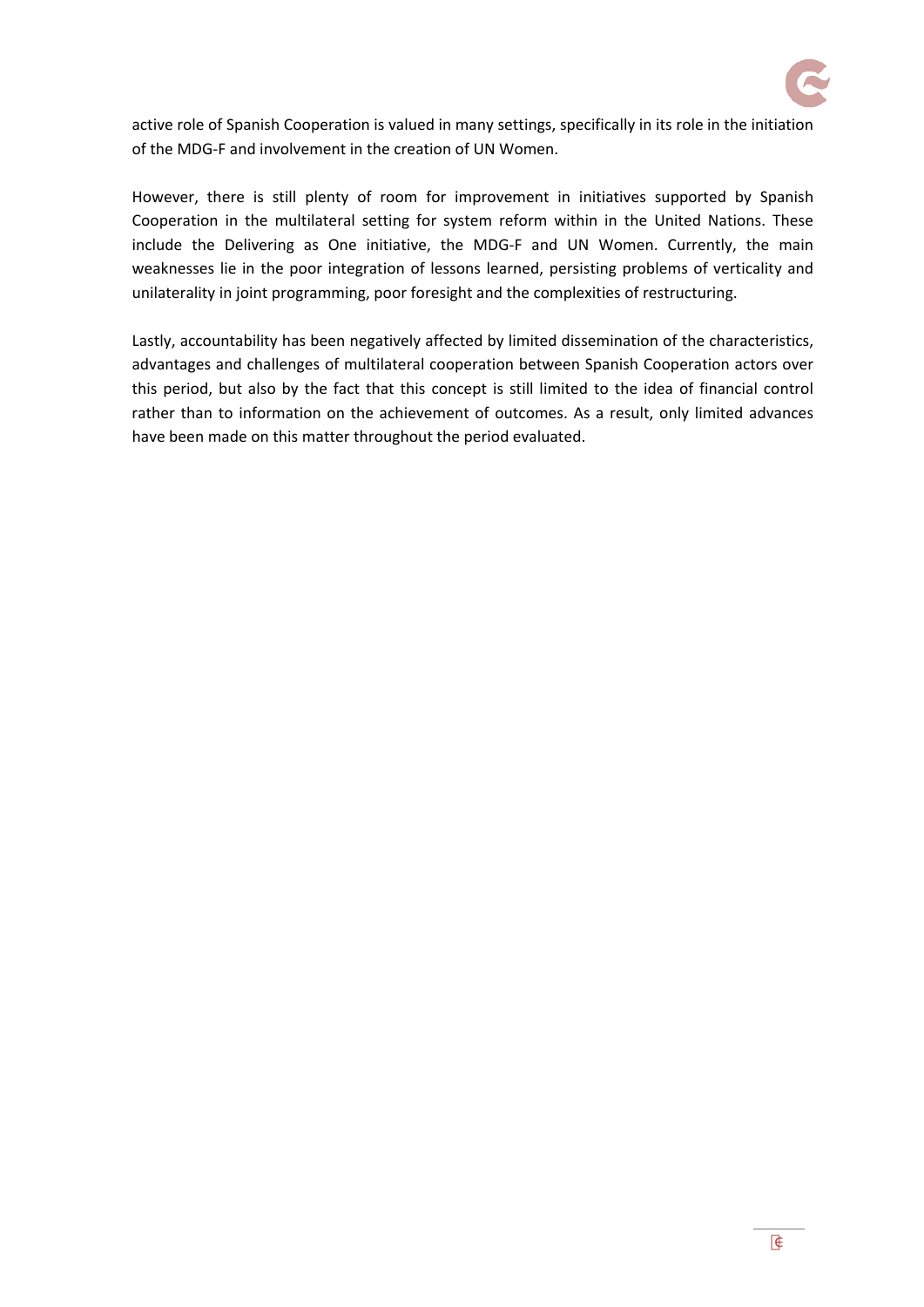#### **3.3. EVALUATION OF THE MANAGEMENT OF AECID PROGRAMMATIC AID (2005‐2010)**

*Programming assistance has been gaining weight as a cooperation perspective, in line with the Directive Plans and in accordance with the international commitments assumed (the Paris, Accra and Busan declarations), even though institutional anchorage and the organisational structure could be improved in order to bring these into practice.*

Application of this perspective has advanced significantly within AECID and, although programmatic aid is not well represented within the institutional programming framework, the related operations are coherent with sector priorities indicated in the second and third Directive Plans. A significant improvement has been seen in design quality of operations, but there are still weaknesses in terms of the systemisation of processes and protocols, foresight of funding and the incorporation of cross‐cutting perspectives.

Some elements would appear to suggest this work modality is to some extent anchored within the AECID mode of action, but there are some obvious uncertainties in relation to sustainability.

*This cooperation modality must continue to be reinforced in line with international commitments such as the Paris Declaration, the Accra Agenda for Action and the Busan Alliance for Effective Development Cooperation, including the various master plans of Spanish Cooperation, as this approach has provided evidence of results linked to the application of international principles on aid effectiveness.*

AECID is the only actor within Spanish Cooperation to have clearly adopted this cooperation modality (even though it is still quite a long way from the aims outlined in the Paris Declaration and the Third Master Plan) and weaknesses still exist in relation to transparency and accountability to civil society and the Spanish parliament.

The programme‐based nature of this form of aid has contributed to improved performance in Spanish ODA in terms of the Paris Declaration principles on alignment with partner countries. The effects of AECID programmatic aid in the partner countries analysed in these case studies are varied, but it can generally be inferred that programmatic aid operations have contributed positively to the promotion of leadership in the partner countries, a focus based on sector policy dialogue and the reduction of transaction costs for partner countries.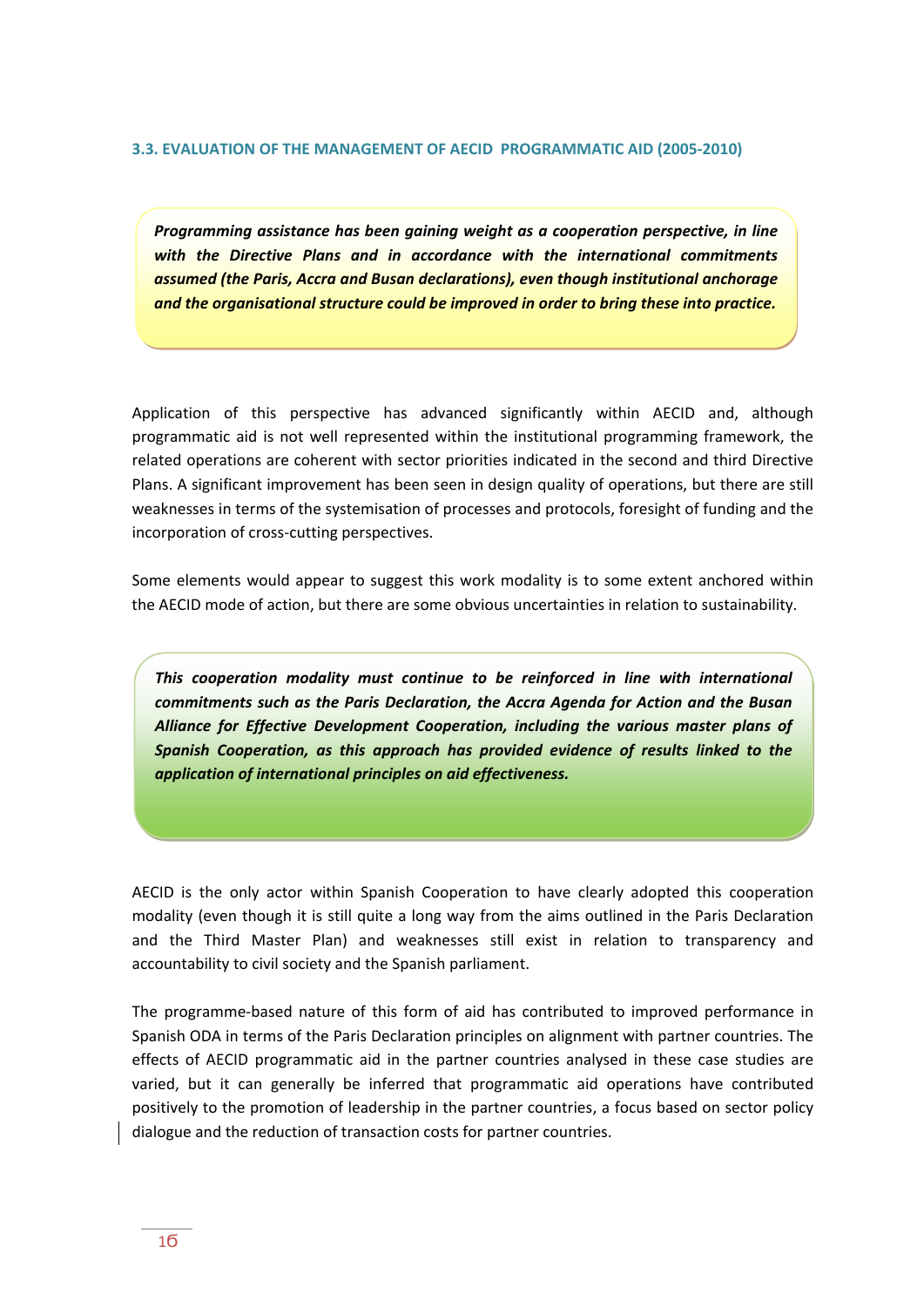*Despite the advances achieved in the technical and management quality of programmatic aid operations, evaluation outcomes show the systematisation of information linked to this process is not sufficiently well organised.*

The technical and management quality of programmatic aid operations have clearly improved during the period covered by the evaluation, but the management processes and procedures of the programmatic aid operations are not sufficiently systematised. The information is dispersed and there is no established critera for organising this.